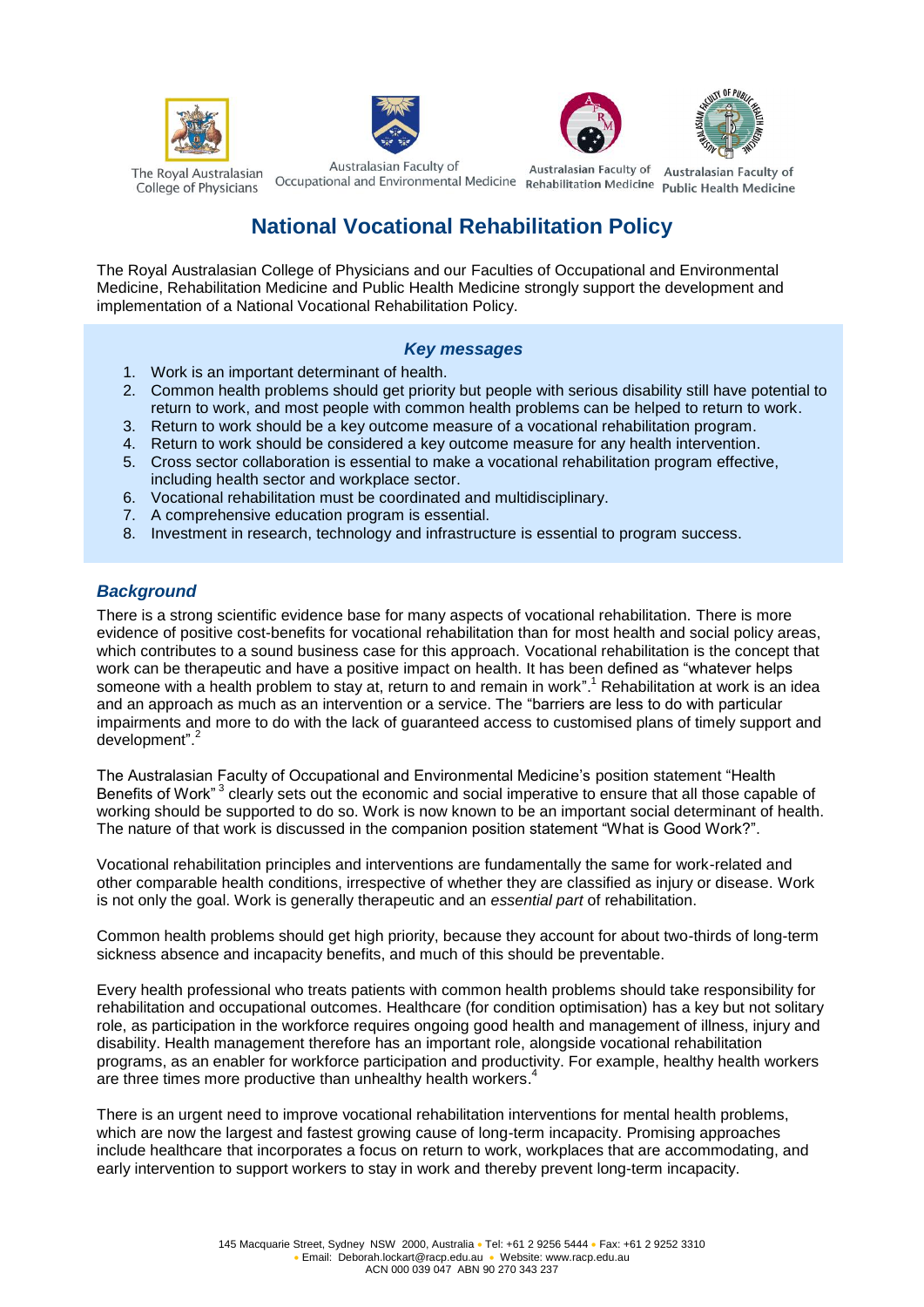The evidence shows that treatment by itself has little impact on work outcomes without employer engagement. There is strong evidence that proactive company approaches to sickness, injury and disability, together with temporarily providing suitable task allocations within operational requirements (meaningful suitable duties), are productive and cost-effective. Effective vocational rehabilitation critically depends on work-centred healthcare that is sensitive to the individual's need, delivered in accommodating workplaces. These features are interdependent and must be coordinated.

There are three broad types of clients, mainly differentiated by duration out of work. They have correspondingly different needs:

- (1) Most newly sick or injured workers, up to the first four to six weeks of absence, who need workfocused healthcare coupled with proactive workplace management.
- $(2)$  A minority of sick or injured workers (possibly five to ten percent<sup>5</sup>) who have difficulty returning to work and would benefit from structured tailored vocational rehabilitation interventions.
- (3) The long-term incapacitated, more than about six months out of work who need interventions that address the substantial personal and social barriers, including help with re-employment.

## *Elements of A National Vocational Rehabilitation Policy*

#### **A National Vocational Rehabilitation Policy should include:**

- A person-centred approach;
- A timely intervention matched to case need;
- A coordinated, whole of Government/whole of sector approach including all key stakeholders (both healthcare and workplace elements);
- Return to work as a key outcome measure;
- Equitable available services irrespective of:
	- $\circ$  aetiology of injury or disability i.e. whether or not injury occurred in workplace:
	- o geographic access across all regional, rural, metropolitan areas;
	- o different sized employers;
- Coordinated multidisciplinary rehabilitation;
- Community-delivered services;
- Expanding and decentralising service delivery with strategies such as tele-rehabilitation;
- Capitalising on the availability and affordability of technology to assist in return to work;
- Acceptance that some will be unable to work even with good vocational rehabilitation;
- A comprehensive education package for all stakeholders.

#### **Successful implementation of a national vocational rehabilitation policy depends on:**

- 1. Identifying and addressing the nationally consistent barriers to access and effectiveness across all jurisdictions;
- 2. Establishing or strengthening mechanisms for cross-sector collaboration;
- 3. Supporting coordination and cooperation across rehabilitation providers;
- 4. Decreasing duplication and improve distribution of services and referral systems;
- 5. Investment in resources for education at all levels;
- 6. Investment in research into new models of care e.g. pilot projects;
- 7. Investment in technology training and infrastructure to provide timely, appropriate services;
- 8. Investment in research on implementing models of care on a national basis in the Australian context;
- 9. Conducting education and awareness campaigns for both healthcare workers and the general public.

Project lead: Dr Robin Chase (FAFOEM)

Authors: Dr Kathleen McCarthy (FAFRM), Dr Jennifer Mann (FAFRM), Dr William Stone (FAFRM, FAFOEM), Dr Leena Gupta (FAFPHM)